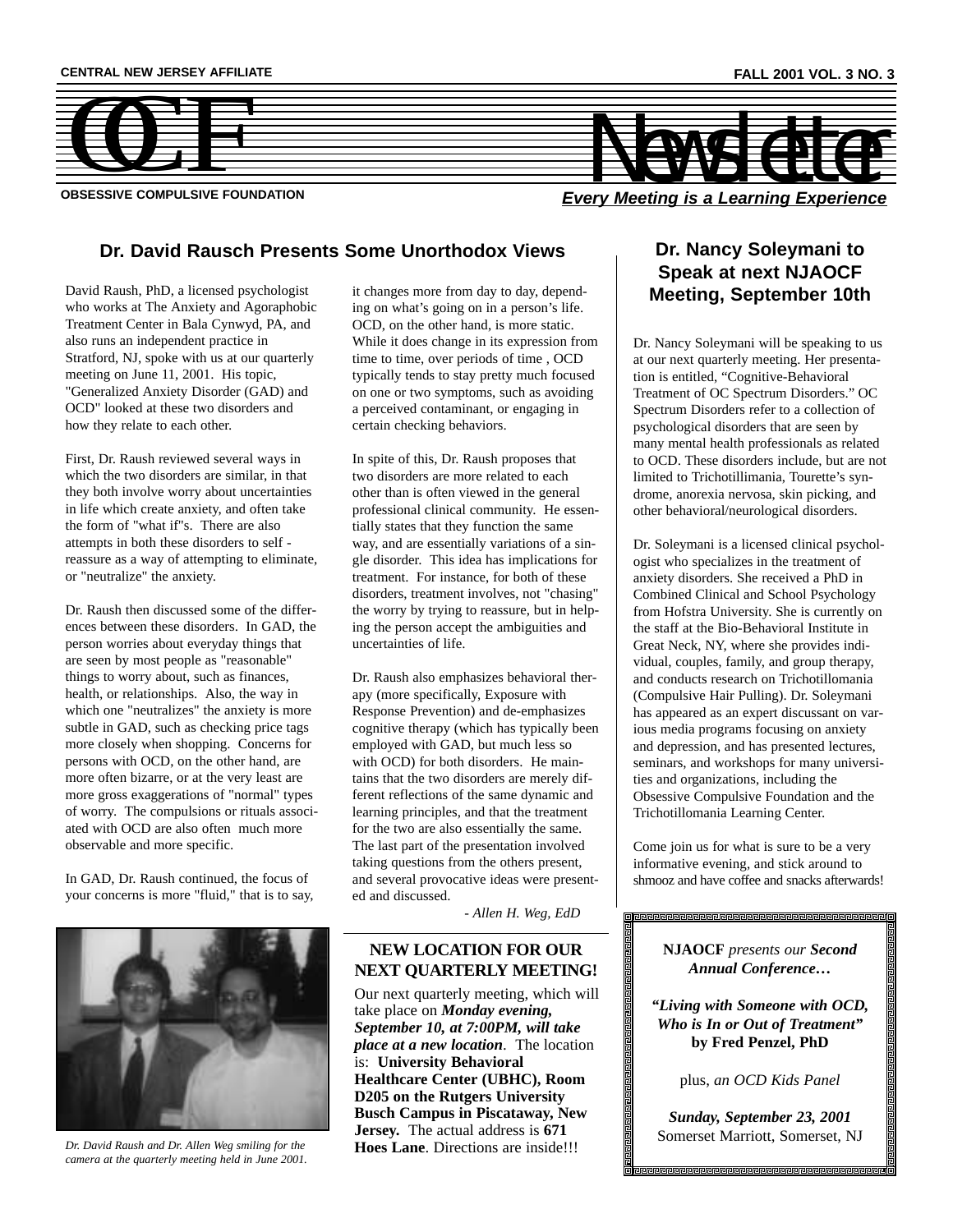## **PRESIDENT'S MESSAGE**

We, Julian and I, just returned from the 8th Annual National OCF Conference in Denver, CO. It was well attended (considering the location!) by approximately 700 people, not only from mainland U.S., but from Canada, Alaska, Hawaii, England, Puerto Rico, Ecuador, Panama, and as distant as Australia.

Workshops covered "OCD in Children" to "Help for Parents" and "Caregivers of Adult Children."

On Saturday evening, July 21, 2001, we were privileged to preview the latest film on OCD, entitled, "Extreme Conditions: OCD." The director, John Metherell, discussed the making of the film, which was most interesting and he conducted a discussion at the conclusion of the evening. It was produced for the Discovery Channel and aired formally on July 25, 2001. (Hopefully you all had a chance to view it!)

Most satisfying for us was observing the children with OCD, ranging in ages from approximately nine years old through the late teens. They learned, dined, swam, and spent many hours of fun time with each other through the entire weekend.

In a forum moderated by Dr. Michael Jenike, we were informed that Pfizer Pharmaceuticals will soon be producing another medication specifically for OCD. This was very encouraging information.

"The City of Brotherly Love," also known as Philadelphia, will be hosting the 2002 Conference next summer. We hope to see you all there and of course, certainly before!



*OCF National Annual Conference in Denver, CO. Ina & Julian Spero with Dr. Michael Jenike, MD, Board of Directors, Obsessive Compulsive Foundation.*



*Some attendees from the NJ Affiliate at the National OCF Conference in Denver, CO.*



*At the Conference were (left to right): Millie Court, a Puerto Rico Affiliate, Patricia Perkins-Doyle, Executive Director, Obsessive Compulsive Foundation, and Julian and Ina Spero, NJ Affiliates.*

## **CONTACTS**

PO Box 9573 Fax: (203) 315-2196 New Haven, CT 06535

OCF Phone: (203) 315-2190

E-mail: info@ocfoundation.org Internet: www.ocfoundation.org

## \$\$\$\$\$\$\$\$\$\$\$\$\$\$\$\$\$\$\$\$\$\$\$\$

## *YOU CAN HELP...*

With production cost and postage rates climbing and our mailing list growing rapidly, we would like to mention that any voluntary contribution would aid us to keep this Central NJ Affiliate newsletter going.

- Board of Directors

\$\$\$\$\$\$\$\$\$\$\$\$\$\$\$\$\$\$\$\$\$\$\$\$

## **Any Comments?????**

The staff of the Newsletter encourages all comments on our published articles. Also, any letters and articles, which you wish to submit for our publications, are welcome.

## **Disclaimer**

The information in this newsletter should not be taken in lieu of proper medical and/or mental health professional services. The Board of Directors of the New Jersey Affiliate of the Obsessive Compulsion Foundation, as well as all other volunteers involved in the development and distribution of this newsletter, do not endorse any particular viewpoint or information presented here. Again, nothing takes the place of proper medical/mental health professional services.

## **NJAOCF MISSION**

The Affiliate is a community of those who have an interest in Obsessive Compulsive Disorder and whose goals are:

- ! 1) To educate the public and professional communities about the disorder.
- ! 2) To support individuals afflicted and the family members.
- ! 3) To support research into the causes and treatments of this disorder.

## **NJAOCF OFFICERS**

Ina Spero - President Dr. Allen Weg - Vice President Jeanne Yarrow - Secretary Julian Spero - Treasurer Nicole Torella - Newsletter Editor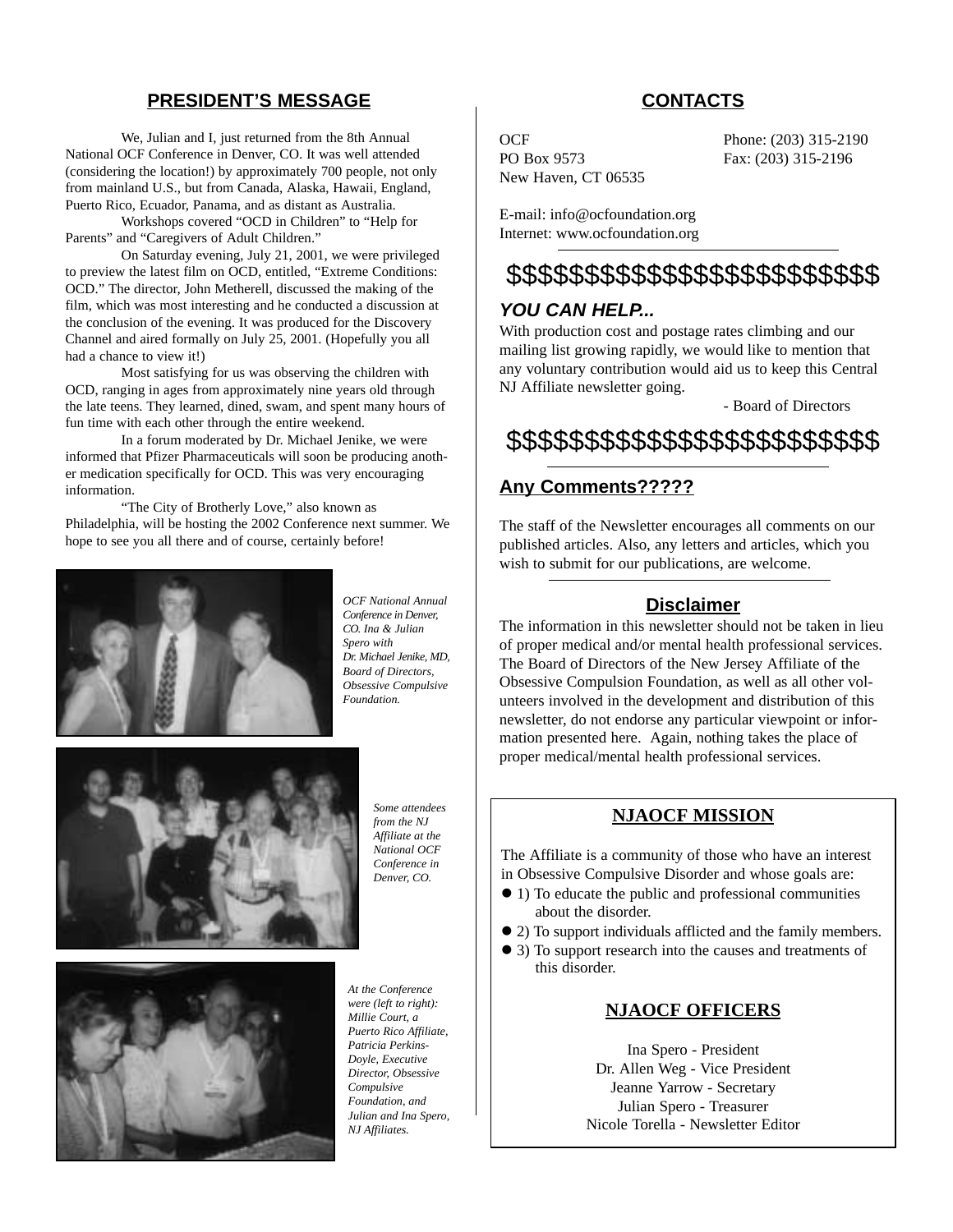#### *A Call For Articles- Please Contribute!*

As we begin our third year as an affiliate, I am finding that, while I am so very excited and proud about the many things that we have accomplished as a fledgling organization, and am greatly anticipating so many other activities and accomplishments yet to come, I remain very frustrated in one area of our work- member participation.

It is wonderful that close to fifty people attend each of our quarterly meetings, and that a few members have given of their time to help out at such functions as the First Annual Conference last September and manning the NJA-OCF information booth at the New Jersey Psychological Association last November. As you have read yourselves, some wonderful articles have also been written by members and published in this newsletter every quarter.

But we need much more participation. This is YOUR organization. How much more wonderful it would be, how much more we could offer, if we had more people volunteer to help out!

Where to start? How about right here! We never get as many articles for the newsletter as we would like. We want to open up this invitation to EVERYBODY: adults and children, sufferers and friends/family members, professionals and lay people. Contributions can take the form of testimonials, short stories, poems, artwork- anything, as long as it is related to living with and/or understanding OCD. You need not sign your name to the contribution if anonymity is a concern. Our circulation is now over ONE THOUSAND! Surely, many of you have so much to say, so much that you can contribute, to share of yourselves and/or your experience and knowledge. Has something in a past newsletter given you cause to think? Are you angry or frustrated with your insurance coverage for mental health treatment? Are you at a loss as to how to respond to a family member or loved one who is an OCD sufferer? Are you a mental health professional with some insight or helpful ideas? There are SO MANY issues to bring up!

So right now, as you are reviewing this quarter's newsletter, make a resolution- take the challenge and write something for the next newsletter. A review of an article or book, comments on something you read in this newsletter, your experience at one of our meetings or a support group, dealing with OCD in your life, anything relevant will be accepted! Remember- spelling and grammar are not our concerns- just sincere sharing. Don't wait for someone else to be the one who becomes proactive!

Writing, especially in a public forum like our newsletter, can often be a very therapeutic endeavor. So please consider this challenge. But don't consider it too long- the deadline for the next newsletter is just a few weeks away!!!

*- Allen H. Weg, EdD*

## **Readers Comments**

*The following is a response to an article written by "D" in our last newsletter (Summer, 2001, Vo.3, No.2, article entitled, "A Daily Entry") in which D talks about her struggle with choosing medication as part of her treatment regime.- Allen H. Weg, EdD*

#### Dear D:

I can understand and relate to all your concerns and reservations (both the rational and OCD induced) regarding medication. I too suffer from OCD, and went through a similar debate in my head of whether I should or should not start medication. When my symptoms first appeared (of course I had no idea what was going on), I rushed to my doctor who immediately put me on Zoloft and Xanex. After about a week of throwing up and slurring on these drugs (that's right, slurring), I decided I did not want to be on medication and needed to find an alternative.

I met with a local herbalist that put me on a strict regiment of specially made teas. I spent a fortune on these teas, but if they were going to make me better as promised, it was worth it. Six times a day I drank these horrid tasting teas. I had such hope. One month went by…nothing. The second month went by…nada. The third month came…now I was just pissed. Needless to say I realized I needed to use my "trump card" (as you put it) and confront medication again. I, unlike you, was seeing a psychotherapist instead of a behavioral therapist (my other "trump card") at the time of my decision.

I met with a psychiatrist who diagnosed me with having OCD and put me on Luvox. My fear was immense. What if this didn't work, then what? What if it controls my brain and I become the equivalent of a piece of machinery with no thoughts of my own? What if it works, and I like it so much that when I have to go off it I won't want to and then…blah, blah, blah. You get the picture.

So I started the Luvox. It took some time, but I gradually started to feel better. My OCD was still there, but it felt less intrusive than before. It helped me gain insight that what I was experiencing was the OCD and not my own thoughts. In fact, after taking the medication I had the courage to break away from the therapist I was seeing and start behavioral therapy.

I sometimes wonder if I would have needed to go on medication if I started behavioral therapy immediately, and I do have some regrets. However, when I think back to how intrusive my thoughts were before taking medication, I am not sure that I

would have had the concentration level to learn the techniques that have been such a huge part of my recovery.

As far as the real concerns you might have regarding medication, such as the side effects and becoming addicted, think of it this way-the long-term side effects of medication cannot be any worse than the longterm side effects that OCD has on your mental and physical health. As far as becoming addicted, medications used for OCD are not characteristically addictive. The only thing addictive about the medication is that you will feel more like yourself and your OCD will not be as strong. If that makes me an addict, so be it.

Now to the most frightening concern of allwhat if it doesn't work? What hope do I have then? This is a legitimate concern, so I will indulge you with some reassurance (against your therapist's better judgment I'm sure). If one medication does not work for you (and it might not) there are approximately five other brands of medication. And if none of those work, and that will take you years to find out, I guarantee that they will have five new pills for you to try by then. So technically there will always be some "trump card" available.

Every decision made surrounding OCD (especially when it your own) is delicate and never easy. Just because you decide to take medication or go to a behavioral therapist does not mean it will necessarily work. If it works it does not mean that you will be completely free of your OCD. Since taking Luvox I've had to change medication several times because the Luvox was no longer working for me. Like others, I fear what will happen if I ever need to go off the medication (if I ever become pregnant this will be a reality). However, in response to that fear, before taking medication the idea of having a relationship or having children did not even seem like an option. So in that way, I feel lucky that I can even imagine having those things in my future.

In conclusion, the above are merely my own thoughts on OCD and medication. It is a very personal decision based on ones' own personal experiences. Ultimately you are the one that will have to choose what is best for you. I hope I have been somewhat helpful. Good luck and do not lose hope!  $-I$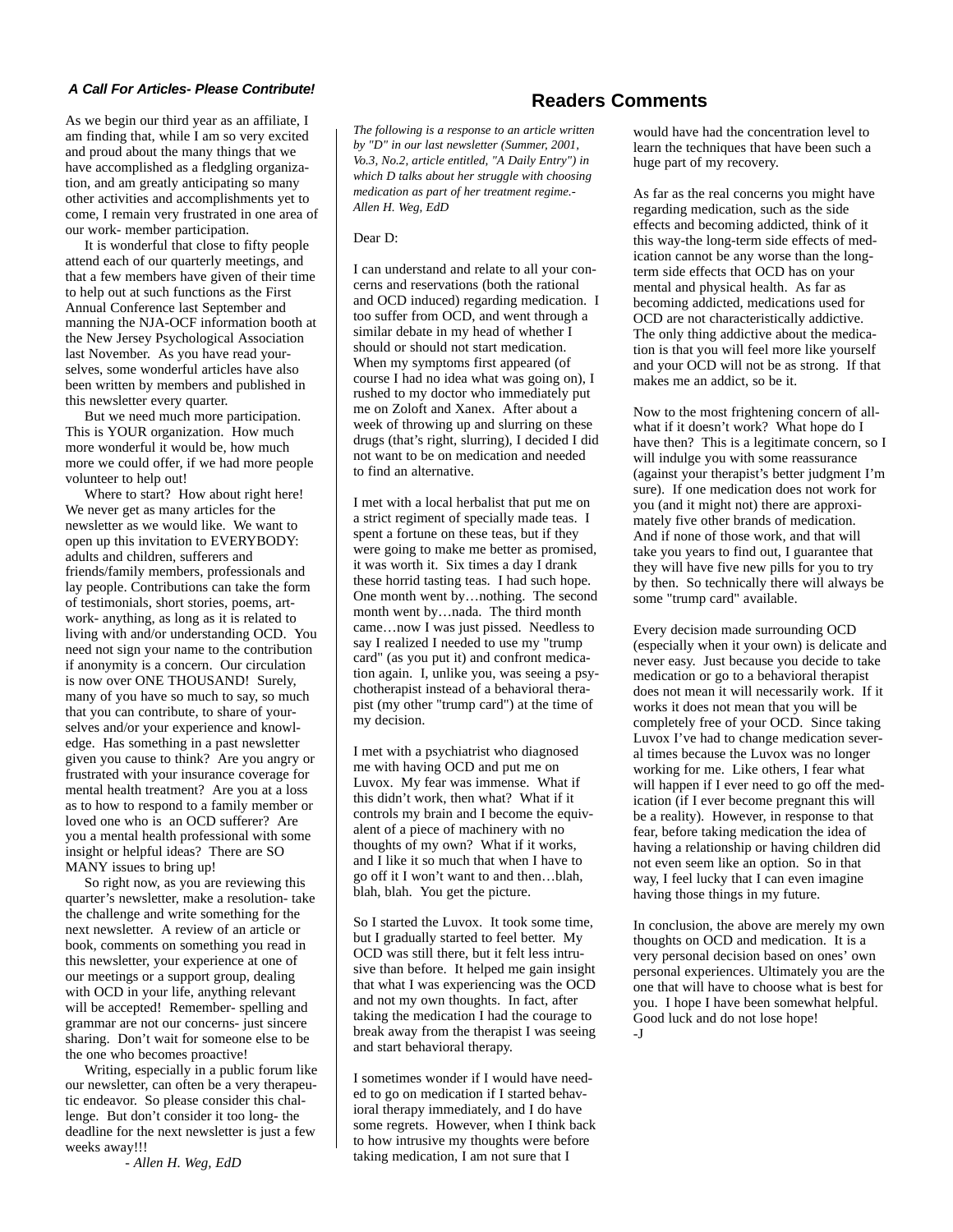## **An OCD Saga**

*Donna is a member of the G.O.A.L. group in Philadelphia. She can be reached by email at traveler1219@webtv.net, or you can contact her through the NJOCF.*

I'm writing to all OC sufferers because after years of searching for deliverance, I've found that there is help out there for those with this disorder. It's taken me a very long time to find the right kind of help, but I can look back now and say it was all worth it.

The following is the story of my years of terror.

In 1947 I was five years old. An only child, I lived in Philadelphia in a row house with a basement. I kept my toys down there but never played with them. I wanted them to stay perfect. I played with the other kids' toys.

As the years went on, I was given the responsibility of tidying up the house for spending money. I did a good job- so good, in fact, that the house looked like one in Better Homes and Gardens. This meticulous housework went on for a very long time, and I was not aware of what was happening to me. I had become like the girl in "Here We Go Round the Mulberry Bush." On Monday, I washed the clothes, Tuesday I sewed, on Wednesday I baked, and so on. It was pure hell. If I didn't do everything in order, I felt terrified. The tension and anxiety were unbearable.

I became a teenager and was getting worse. If my hair was not parted straight, I felt as if I were going crazy. I had to be just perfect. I wasn't able to do any after-school activities because I had to get home and put my house in order. For all the work I did, my parents just thought I was a good kid and were proud of me.

Leaving my parents' house, I married young and started a family. I never though I could get worse, but I did. I washed the paint off the walls. The doors became marked from scouring them with Ajax. If the laundry did not seem clean in my mind, I washed all the clothes again. My hands became sore and cracked open, and bled from all this washing. I went to bed with Vaseline and white gloves on. In the morning it took forever to wash the Vaseline off.

Washing wasn't the only ritual. I lined up clothes in the closed. I stacked canned goods. IF they didn't seem right, I'd stack them all over again- sometimes in alphabetical order.

In these days of the 1960s, no one knew about OCD. By myself I tried so hard not to do the things I was doing, but my attempts never worked. I was getting so bad that when I woke up in the morning, I started shaking all over because I knew what I was in for. Some days were so bad that I banged my head against the wall. I was trying to get my brain stop me from doing all these hideous rituals. Nothing seemed to work.

By now I had a baby. I was on such a strict OC schedule that I made him wait for things he shouldn't have had to wit for. In never hurt him- thank God for that, but I wish I could go back because I'd do more things with him as he grew up. I'd read to him or go to the park more. Instead I was always fixing up the house. This OCD took up all of my son's childhood.

My family used to say that I was too hard on myself. I used to say to my husband, " I wish I could run away from myself." I couldn't stand myself. I don't know how my husband was able to stand me. He said he stayed because he loved me.

Time moved on, and now it was 1970. One day as I was doing all my OCD rituals, I started to hear numbers. I thought, "This is different." It was the beginning of a terrible ordeal. These numbers drove me crazy. In everything I did I heard or saw numbers.

My husband's job changed and we moved to New Jersey. I tried so hard to convince my self to start anew, to be normal in a another state. My efforts did not help. My condition got worse. Fixing the new house and trying to get our son into another school and make new friends took a toll on me.

Then I became pregnant again. I had another son. Becoming a mother for the second time was so hard. When the baby was six months old, I went to see a doctor. He had no knowledge of OCD. He thought I was post- pardum depression and put me on an antidepressant. Now I had OCD and side effects from the medicine.

By 1980 the boys were growing up well, but I was still a mess. I went to another doctor who wanted to try another medicine. From the next drug I broke out in hives. Then I went to another one. Its side effects were also bad. One doctor had me sit in a chair and listen to music. I was going to so many places, yet arriving nowhere. The counting all the time, the senseless cleaning, and the medications not working just did me in. I begged God, "Please make it all just stop!"

Then I thought of suicide.

Our new home had a basement. Though I really did not want to die, I planned on hanging myself there. Yet my hands were so sore at this time that I couldn't have tied the rope even if I had tried. While I was in the basement, the telephone rang and I went back upstairs. It was my doctor calling to change my appointment. Thank God for that call! Later that year I heard OCD mentioned on the Phil Donahue Show. It was then that I put a name to these things that I was doing.

In the 1980s I went to a hospital in Philadelphia to participate in a drug treatment program. Though I had side effects, the drug seemed to help for a while. The OCD was a little under control, but now I started to overeat.

As I started reading about diets, I came across a paper on the OCD Foundation in Connecticut. I joined this organization, and the people there helped me greatly. From them I found out about a support group meeting in Philadelphia. Though two hours away, I did call to find out more about this group. I just had to have help. The anxiety was more than I can put into words.

I needed help from other OCD people. I emailed a doctor associated with the Philadelphia support group. He knew a great deal about OCD and told me about the therapy of exposure and medication. The thought of exposure was very frightening to me. I thought very hard about it and came to realize that it's the only way to get better. And so in May 1998 I started attending the Philadelphia group, which encourages people to try exposure. In the first year my achievement was fair. Then in April 1999 I went back on medication. The side effects have been nearly negligible.

And so it took me from 1947 to 1999 to learn that OCD can be controlled by exposure and medication. Yes I have anxiety, but the doctor showed me how to control it. I now have boh my OCD and my weight under control. I feel 95% better- thank God, my doctor, and my support group. I will never, never go back to the way I was.

I have an e-mail address. If anyone would like to write me I'd like to hear from him or her.

-Donna Connolly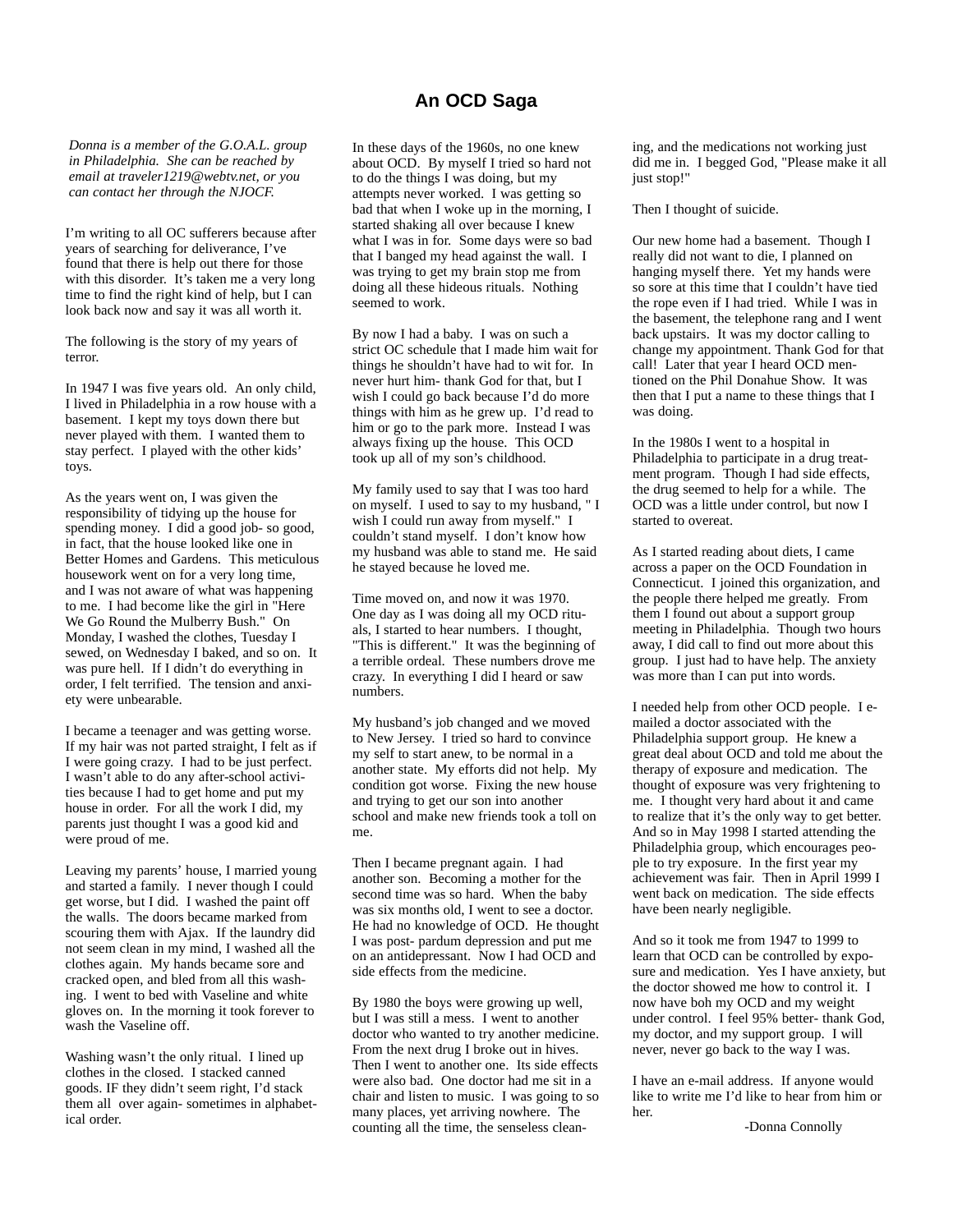## **Fishing** *by Allen H. Weg, EdD*

I used to go fishing a lot when I was a kid. Nothing fancy, your standard "worm on a hook and red and white bobber" kind of fishing. I'd cast my line out, let it settle in the water, reel in the slack, and sit with an intense gaze on that bobber, wishing for it to vibrate and create concentric circles in the water.

When the fish that took my bait was a small one, it was fairly straightforward- set the hook by giving a good tug on the line, and then reel'er in as fast as I could, thinking that if I waited too long my catch might somehow break free. With Sunnies and other smaller fish, this technique worked every time. But this strategy would often fail me when the fish was a larger one. With larger fish, the line would go out further before I even had the chance to pick up my fishing pole, requiring me to reel in more line before bringing the fish home.

The fish, being larger, would better match my strength, and, as I tried to use my standard strategy of reeling the fish in as quickly as possible, would often interrupt this process and stop me dead in my tracks. In those seconds, the fish would be pulling in one direction, and I would be pulling with all my might in the other, and the line would not move at all.

Sometimes I would prevail, the fish would tire, and I would once again continue my relentless efforts to reel the fish in, ultimately making the catch. Sometimes, however, the fish held out, and the stalemate continued until, all of a sudden, the line went limp. Thinking naively that I must have tired the fish out, I would then once again furiously reel in, ultimately to be terribly disappointedthe fish had gotten away.

On one occasion when this particular drama played itself out, I was with a friend and his older cousin, who witnessed the entire scene. He sat me down and taught me that when the fish was a bigger one, an alternative strategy was required.

Essentially, the art of catching the big fish is to "play" with it. You reel it in until you hit that "stalemate" point, the point when it is pulling away with all its strength. At that moment, you let up, allowing the fish to pull away a bit, using up more of its strength. When it begins to tire, and the pull on your line lightens up a bit, you once again reel in with all of your might.

The bottom line is, you don't try to land the fish completely in one try. You let it "win" a little bit every now and then, allowing it to swim a little further out for a while, with the understanding that, in the big picture, you are tiring him out, so that that when all is said and done, you catch him.

When it comes to OCD, the "big fish" strategy tends to be the strategy of choice. Often, when I see OCD clients in treatment, they are very "charged up" about doing battle with their OCD. They want to completely eradicate it, and want to immediately eliminate it from every aspect of their lives. While having strong motivation and feeling powerful is a plus, this kind of very black and white thinking has its drawbacks.

These clients want to "reel in" the OCD at every opportunity, right from the start, without ever giving in to it. In essence, they are using the "small fish" strategy. The problem is, invariably the OCD does win out on occasion, and the person gives in to the compulsion to check, or wash, or whatever behavior the OCD demands. In these cases, the OC client will often become devastated, feel guilty, depressed, and weak, devalue the behavioral treatment intervention, and may even give up trying, letting the OCD continue to dominate. The big fish gets away when you use a "small fish" strategy.

It is preferable to recognize that you need to "play" with the OCD, choose your battles, letting the OCD have its way every now and then. As long as you pace yourself, and fight the OCD on your own terms, you will ultimately win out, reeling in the big fish.

You may also find that as you beat down the OCD for a particular symptom, it may re-emerge with a different symptom, or come back as the same symptom at a later time. This, too, can be disheartening to the OCD sufferer. What is helpful to remember here is that each time you beat down the OCD you make IT weaker, and you strengthen YOUR own battle skills against it. Because of this, beating it down for a second or third time, or beating it down the second or third kind of symptom, may go more quickly and require less effort.

While this is not always the case, it often is. Each time the OC comes back, whether in its original form or as a new symptom, it is like the big fish pulling out a little extra line. Don't get alarmed. Patiently reel it in again, tiring it out a little more each time. Ultimately, you have a better chance of

landing the big fish.

*-Dr. Weg, Vice President of the OCF New Jersey Affiliate, runs an independent practice called Stress and Anxiety Services of New Jersey in the East Brunswick area. He can be reached at 732-329-1378, or see his website at www.StressAndAnxiety.com.*

## *HERE'S HOW YOU CAN VOLUNTEER...*

Pictured below are dedicated volunteers who helped "man" the NJA-OCF booth at the New Jersey Psychological Association Semi-Annual Conference held on April 21, 2001. Thanks for your time and support!



*Pictured above is Alisa Maron next to the NJA-OCF booth.*



*Pictured above are Nina Cohen and Jill Arbietel who were also at the booth with Alisa.*

## *A SPECIAL THANKS....*

The delicious baked treats that were served at the June meeting were supplied by the COSTCO of Bridgewater!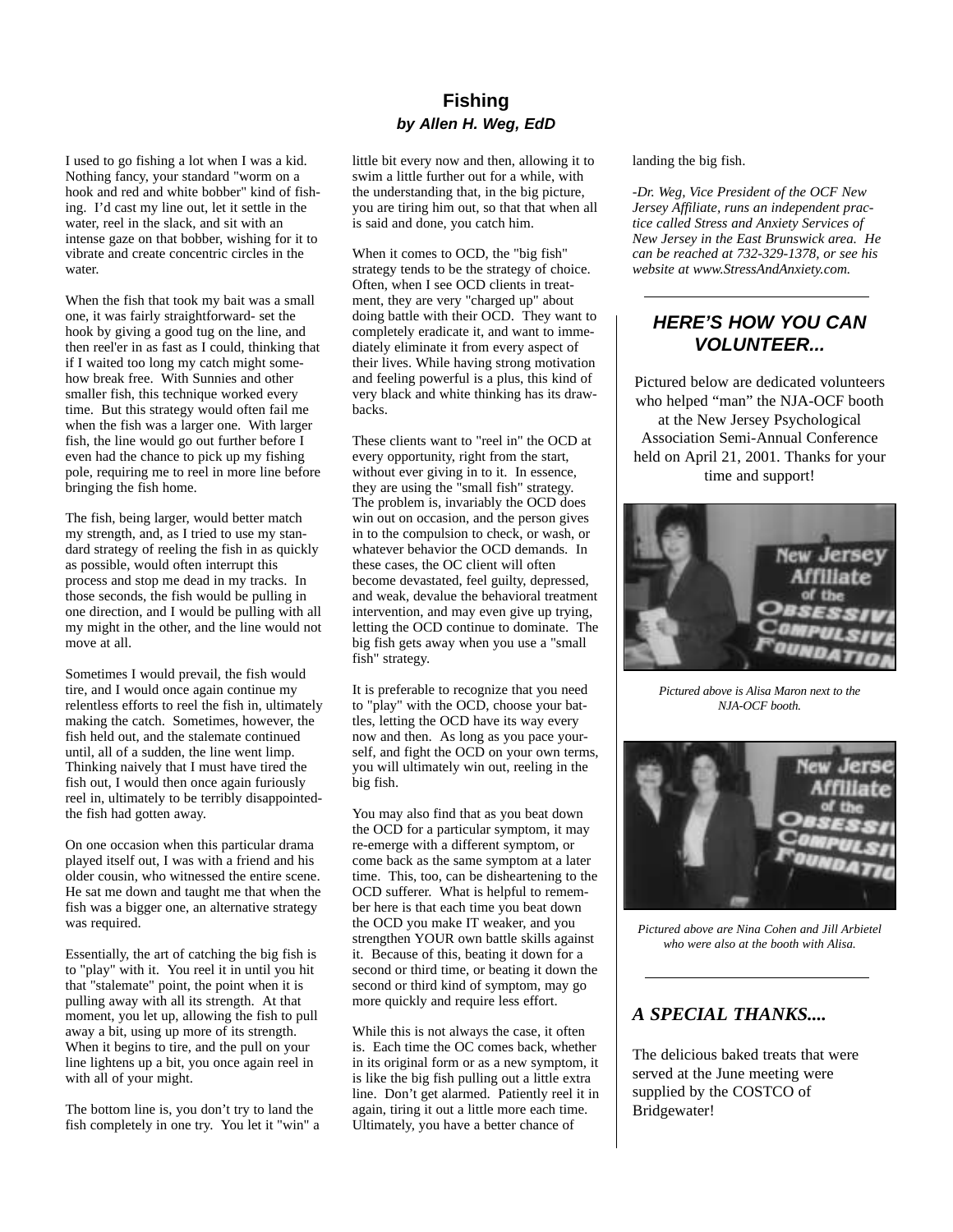## **The New Jersey Affiliate of the Obsessive Compulsive Foundation**  *presents our Second Annual Conference…*

## *"Living with Someone with OCD, Who is In or Out of Treatment"* **by Fred Penzel, PhD**

plus *an OCD Kids Panel*

*Sunday, September 23, 2001* Somerset Marriott, Somerset, NJ



*This program is being sponsored by Pfizer, a leader in the pharmaceutical industry. Their generosity has allowed us to keep registration fees low. All monies generated will go directly to fund the operating costs of our all-volunteer, non-profit organization.*

*SCHEDULE* 10-10:30 Registration and Brunch 10:30-10:45 Welcoming Remarks, Ina Spero, President, NJ OCF 10:45-12:45 Dr. Penzel's Presentation (includes break time) 12:45-1:45 **OCD Kids Panel, Dr. Weg, moderator** 1:45-2:00 **Closing Remarks, Ina Spero, and Dr.** V

## Closing Remarks, Ina Spero, and Dr. Weg

### *OUR PRESENTER*

Fred Penzel, PhD, is the Executive Director of Western Suffolk Psychological Services in Huntington, New York. He is a frequent contributor to the newsletters of both the Obsessive Compulsive Foundation and the Trichotillomania Learning Center, and is on the Science Advisory Boards of both organizations. Dr. Penzel has authored dozens of articles on OCD, and has recently written one of the most comprehensive texts on OCD; "Obsessive Compulsive Disorders: A Complete Guide to Getting Well and Staying Well," (Oxford University Press, New York, 2000).

#### *PROGRAM*

This program is designed for both professionals and non-professionals. Following a full brunch, the program will be divided into two parts. First, Dr. Penzel will present, *"Living With Someone With OCD Who Is In Or Out of Treatment."* This presentation is designed to help significant others to define their roles in their relationship with OCD sufferers. Methods will be reviewed wherein a balance is struck between providing appropriate support and assistance to the OC sufferer, while maintaining one's own boundaries and the integrity of the living situation. Professionals will learn how to use this information in their work with OCD sufferers and their significant others.

The second part of the program will consist of a panel of children and adolescent OCD sufferers, who will each briefly speak about their experience and then take questions from conference attendees. This will be moderated by Allen H. Weg, EdD, VP of NJ OCF.

#### *CEH Credits for Social Workers*

Continuing Education Hours (CEHs) will be provided to clinical social workers who complete this program, pending approval of the New Jersey State Board of Social Work Examiners.

#### *REGISTRATION FORM*

Advance Registration (before 9/14/01) - \$25 Late/On-Site Registration - \$30 CEH Credits - Advance Registration - \$35 CEH Credits - Late/On-Site Registration - \$40 (Includes full brunch and refreshments)

| Name           |              |  |
|----------------|--------------|--|
|                | Organization |  |
|                |              |  |
| City/State/Zip |              |  |

Daytime phone: (

Mail checks payable to: CNJAOCF 60 Mac Afee Road, Somerset, NJ 08873-2951 Questions: Call Ina Spero (732) 828-0099

#### *DIRECTIONS*

Somerset Marriott 11 Davidson Ave., Somerset, NJ 08873 Phone: (732) 560-0500

#### **From Route 287 - Traveling North:**

Take exit 10 (Rte. 527). Follow Route 527 North to the first traffic light and make a left onto Davidson Avenue. Hotel is 2nd building on the left, second driveway entrance. Hotel is adjacent to Garden State Exhibit Center.

### **From Route 287 - Traveling South:**

Take exit 10 (Rte. 527). At the bottom of the exit ramp, get immediately into the left lane, and make a left hand turn. Once you have turned left, go straight (bearing to your right - 527 North) to the first traffic light, and make a left onto Davidson Avenue. Follow above directions at this point.

#### **From NJ Turnpike:**

Take Exit 10 to Route 287 North directions above.

#### **From Garden State Parkway:**

Take Exit 129 to Route 287 North directions above.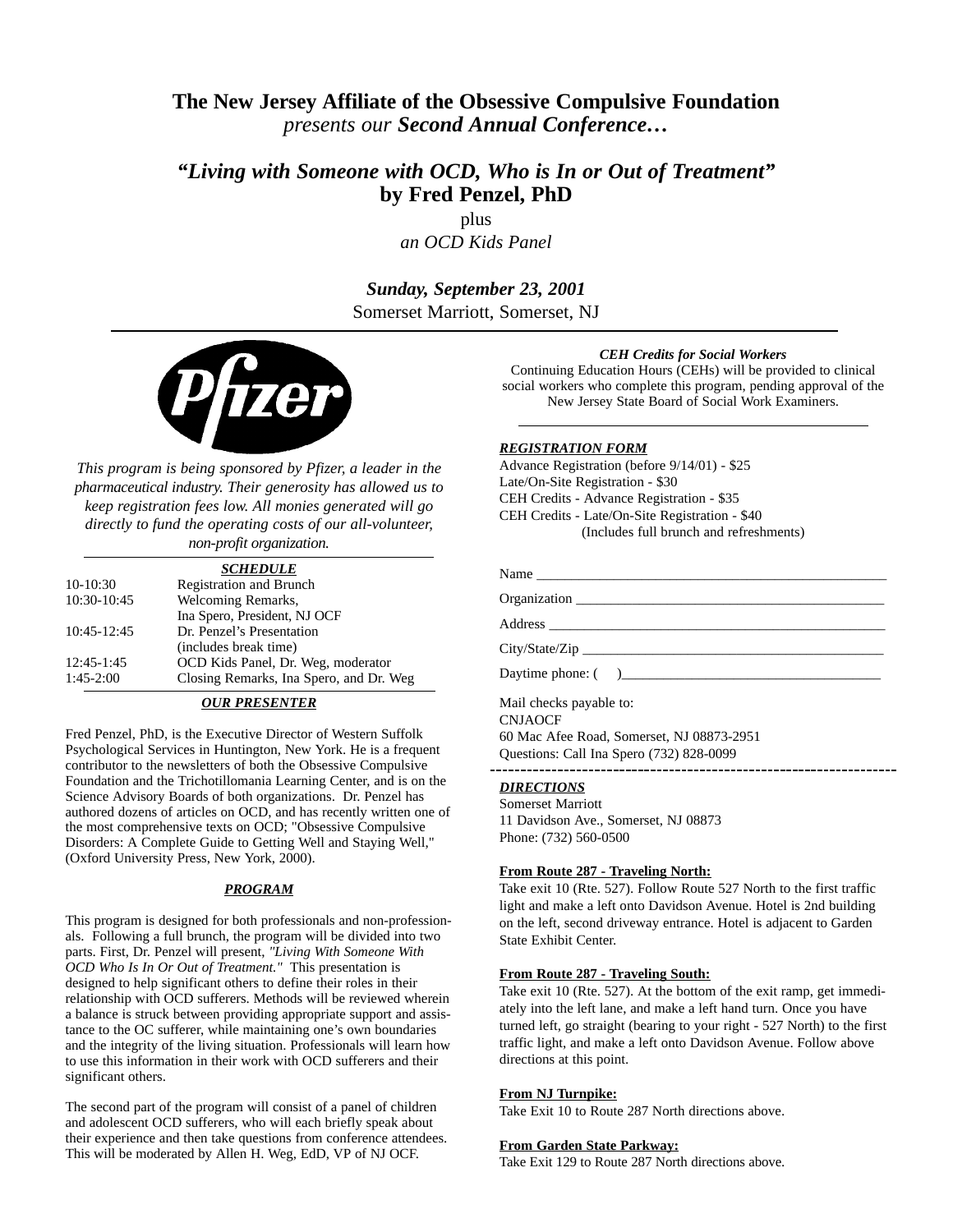# *KID'S CORNER*

## **An OCD Story**

*The following is a story written by a 14 year old girl with OCD. We encourage younger members of our OCD community to contribute to this newsletter. If you are a child or adolescent with OCD, please take her lead, and let's hear from you, too!*

Renee and Tom were relaxing on the couch. Tom glanced at the clock. It read 6:30 PM. He hopped up and traveled from the sitting room into his room. Renee' and her brother shared this sitting room on either side of which was their rooms. One room as well as one year separated them. They shared the moments where freckles turned to pimples and cooties turned to crushes. That was the problem. Tom's friend, Larry, who was one year older than Renee', had asked her out that day. Tom was not comfortable with this, and counted on her rejecting Larry.

Tom kept on thinking about Larry and Renee'. He would fantasize that they would run off and get married . For three months Tom couldn't think about anything but this fantasy, this betrayal of himself by Larry and Renee'. Tom would often think that if he didn't wear a sports Jersey of a certain kind on Mondays they would be married. And now Larry had actually asked her outit was as if the fantasy was becoming reality.

The next day Renee' was emptying the trash can in Tom's room. She had noticed that he had a garbage can full of tissues. Renee' called to Tom. He had seen that Renee' had walked on his carpet with her red Sketchers, and yelled, "Get out!"

"What did I do?" she asked. "You just ruined your life!" he screamed back. Tom began to call her names and attack her in her weak spots with insults. Renee' was hurt. She felt vulnerable and cheap. She couldn't understand how red shoes could affect everything so.

That night Tom came into the room to talk with Renee'. He explained, "You and I are close, right Renee'?" He continued, "Well, ever since you and Larry have been going out I have had weird thoughts. I feel that if any red enters my room you will marry Larry right away." "That's crazy!" she said.

The next day Tom and Renee' went to a psychologist, Dr. A. Dr. A explained that Tom wasn't crazy, but that he had a disorder, OCD. From then on Tom was able to identify and what was going on. He knew that these feelings of about his sister and friend were merely symptoms of his OCD. His fight to get better had begun.

 $s_{f_{even}}$ Betore

*Steven H. is a 9 year old client with OCD. His OCD, whom he calls "Brussel Sprouts," is depicted here, before and after Steven went through behavioral therapy.*

Sometimes there is no good choice and you instead must choose the lesser of the evils. example labels like "mentally ill" make me crazier than the OCD (or whatever it really is) on the other hand, they won't help or even try to help unless they know you're broken and need to be fixed. I can't tell you how many doctors MD, PhD, Whatever, got it Wrong... one said allergies 4x adult dose at age 7 before they considered a mistake possible I'm twice that, and still not sure What's wrong. Even the psych people aren't sure they call me a "picker" like trich with bits of skin how many of you have heard of it? how many of you have it? is anyone listening? I'm here! I'm real! I want to heal, to feel the sensation of an impenetrable scar. even those can be removed with practice I've got 10 years of that unlearning... maybe 10 weeks not even how many of you think I'll make it? I don't I want to, but I don't. Too many confused experts to trust anyone's word at least they're honest and don't promise anything now I want to lead a relatively normal life... do I scare you in my lack of control? If I loved you, could you love me? I want to ask him that, the boy I can't say this to; teenage romance never dies, and rarely lies. who's being protected, him or me? it does hurt a little afterwards when I can feel again. I would love him if he dared to take a chance. and if not I still do. Red ink, I like to write in color. but not with blood.

-- "Tsornin"

*"Tsornin" is the pen name of a 14 year old girl who suffers from OCD and severe skin picking problems.*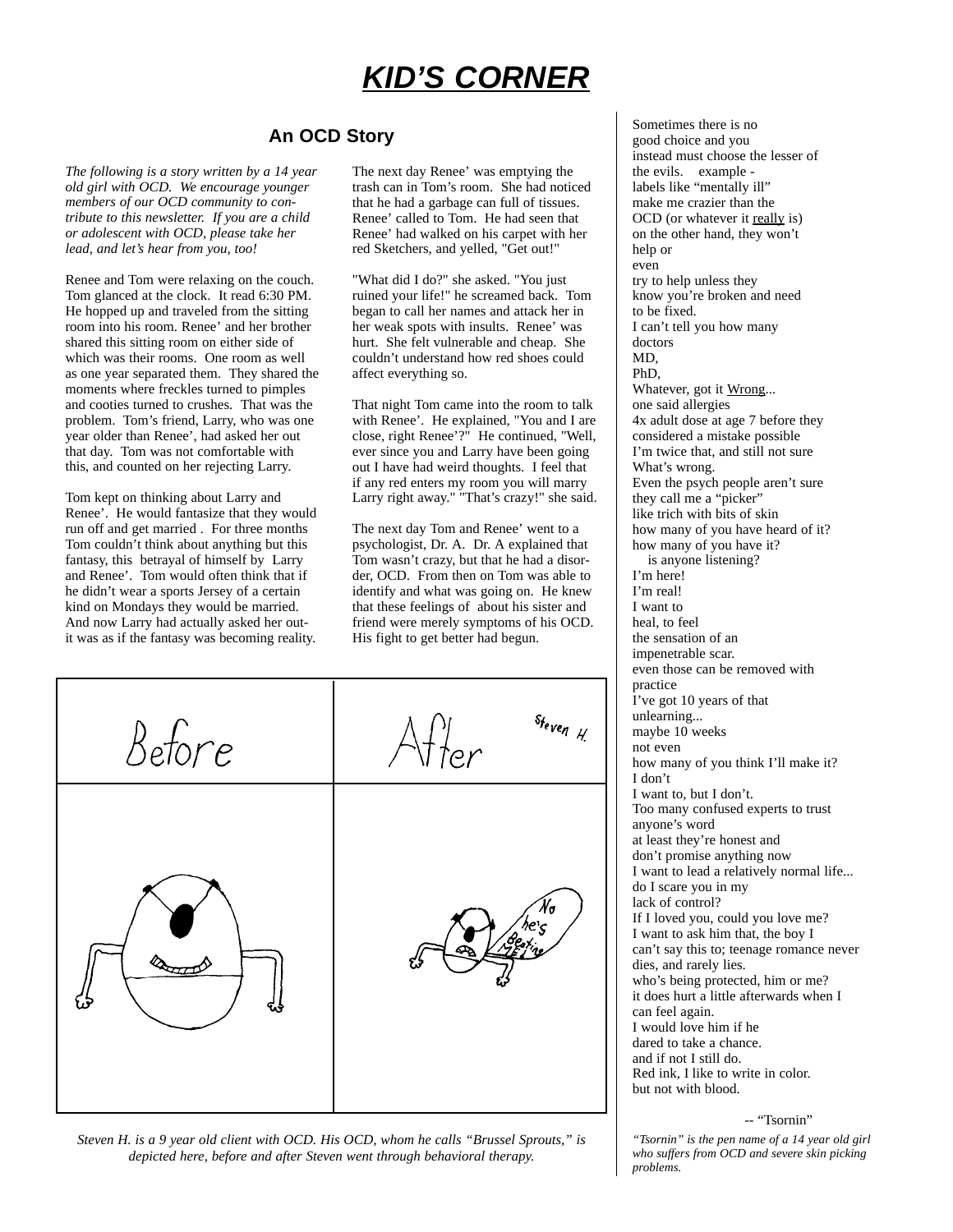## **WAYS TO SUPPORT NJAOCF**

## **NJAOCF VIDEOTAPES**

We videotape our annual conferences and the speakers from our quarterly meetings, and provide copies of them to anyone interested. All moneys charged are pumped back into NJAOCF to help defray the costs of the organization. The following are videotapes now available for purchase and pickup, or delivery:

"Red Flags, Relapse, and Recovery," Jonathan Grayson, PhD 9-11-00 \$12.00

"Families and OCD: How to Coexist," Elna Yadin, PhD 12-11-00 \$12.00

"Flying Towards the Darkness"- NJAOCF First Annual Conference: Parts  $1 \& 2$  discount \$20.00 (add shipping costs for 2 tapes)

"Flying Towards the Darkness"- Part 1 only : Allen H. Weg, EdD NJAOCF 1st Annual Conference, 9-17-00 \$12.00

"Flying Towards the Darkness"- Part 2 only : The OCD Panel NJAOCF 1st Annual Conference, 9-17-00 \$12.00

"Generalized Anxiety Disorder and OCD" David Raush, PhD, 6-11-01 \$12.00

Add \$3.95 each for S & H: \_\_\_\_@\$3.95 ea\_\_\_\_\_\_\_\_\_

Your Total cost:

Send check or money order (sorry, no credit cards accepted yet!) made out CNJAOCF and mail to:

CNJAOCF c/o Spero 60 Mac Afee Rd Somerset, New Jersey 08873-2951

Questions? Phone Ina Spero at 732-828-0099

## **2002 ENTERTAINMENT BOOKS ARE ON SALE NOW!**

The NJAOCF is now taking orders for the new 2002 Entertainment Book, which makes the perfect holiday gift. You will save with "Two-for-one" and 50% off discounts at hundreds of great names you know in your area.

| Travel      |
|-------------|
| Hotels      |
| Golf        |
| Car Rentals |
|             |

**UP TO 50% SAVINGS** on all the things you do! *All for only \$30!* 

## *"Entertainment" - The book that pays for itself!*

To receive your copy of the Entertainment 2002 Book, please contact Ina Spero at (732) 828-0099.

No matter where you live in NJ, there is an Entertainment Book just for you! They're specifically designed to give you the most convenient opportunities to save on dining, sports, theater, movies, travel, and more -- right in your area.

## **NORTH JERSEY #52 - \$20**

Bergen and Passaic Counties, the Hudson County and Waterfront, and surrounding areas.

## **NORTH JERSEY #26 - \$20**

Essex, Hudson, and Union Counties, highlighting eastern Morris County and surrounding areas.

## **NORTH JERSEY #93 - \$30**

Morris, Sussex, Warren, Northern Hunterdon, Northern Somerset Counties and surrounding areas.

## **CENTRAL NEW JERSEY #48 - \$30**

Middlesex, Somerset, Hunterdon, and Southern Union Counties and surrounding areas.

## **CENTRAL NEW JERSEY #94 - \$30**

Monmouth, Ocean, Mercer, Southern Middlesex Counties and surrounding areas.

## **SOUTH JERSEY #76 - \$30**

Cape May, Atlantic, Burlington, Camden, Gloucester, Salem, and Cumberland counties.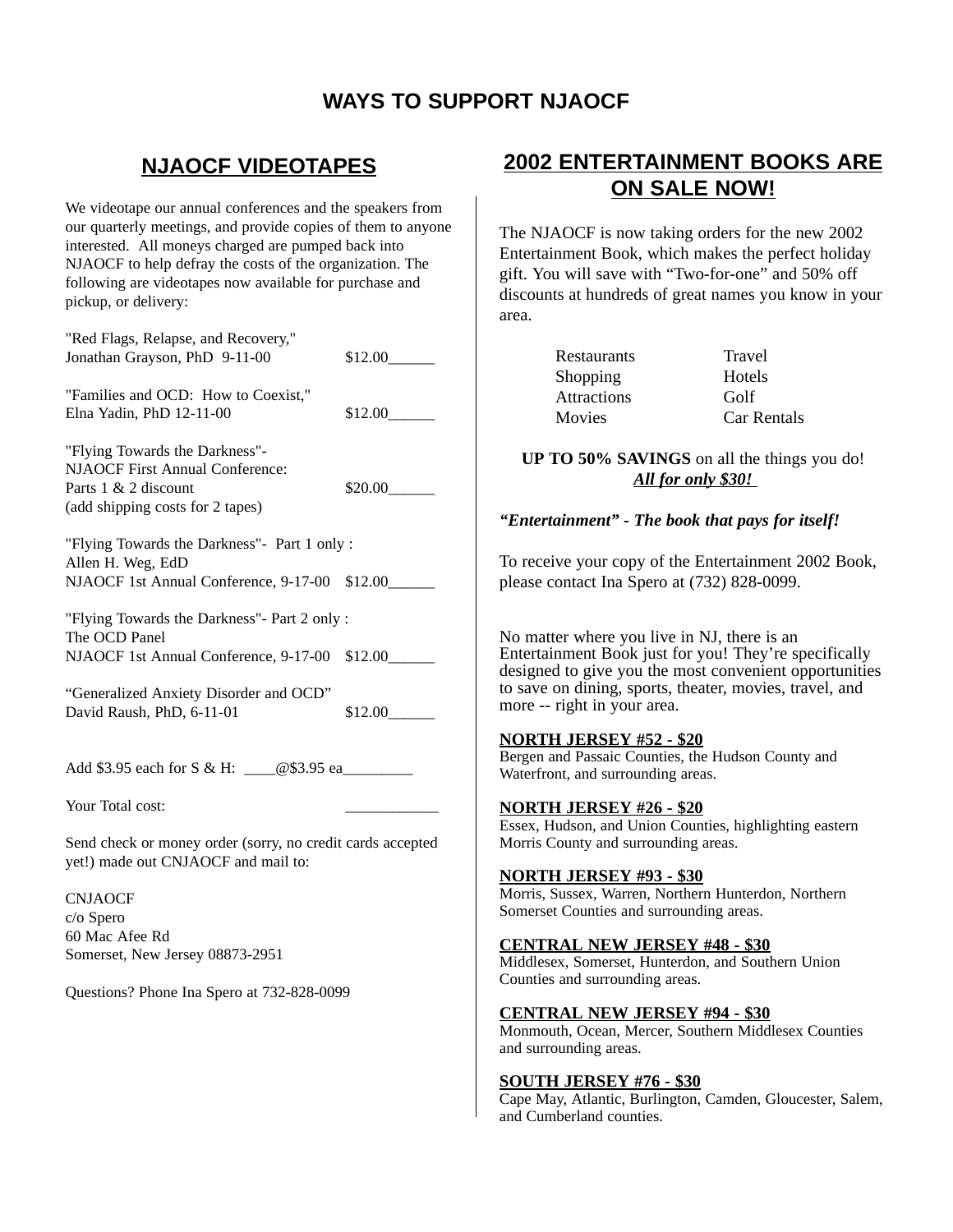## **Coping With a Son's OCD** *Shared Thoughts From*

Lately, my son's OCD has been like a cloud hanging over my head. I feel in a fog; I guess a little depressed. I want my son to be all that he can be. I want him to show the world all his gifts. But it's not that way.

He was such a great looking kid, with a strong lean build, silky hair, and velvety smooth skin. Now he's an overweight adolescent with scabs in his hands, legs, and face from compulsive picking. He's extremely bright. He's tested maybe in the genius rangedepending on how you define it. But he won't put the time in to complete homework assignments, study for tests, do projects. He sees all of these things as intrusions on "his" time- his time playing computer and video games, away from the pressures of school. Not the academic pressures- he says school's boring and stupid. I believe it's the pressures of trying to fit in, to make it in a world in which he hasn't found his place. A world that causes him more anxiety than the kids sitting next to him in class.

I don't know for sure because he won't talk about it. He has always loved to laugh. His early elementary education teachers told me how he brightened their day with his jokes

and sense of humor, and how they'd occa- **Someone With OCD** sionally have to hide their faces while they secretly cracked up behind an admonishment like, "OK, Everyone, settle down." Now he seeks attention from his peers and family with bathroom humor and other distasteful talk.

Lately, he's been in trouble twice at school for stupid pranks. He put on a false bravado typical of young adolescent boys. But is it covering up just the normal insecurities of a boy his age, or is it more? He'll never tell. I feel a need to have him talk to someone, a therapist who can help him face the OCD, maybe reduce the picking, maybe focus his attention on doing well in school. But when I bring him to therapists, he is uncooperative and insists the only problem he's got is being dragged to these "weirdo" doctors. So…what should my next step be? - K's Mom

*Please remember that this newsletter may also serve as a forum for discussion about struggling with OCD issues. If you have a reaction to the article above, we encourage you to write a response article, which would be featured in the next newsletter.- Allen H. Weg, EdD*

## **NEW LOCATION FOR NEXT QUARTERLY MEETING!!!**

Our next quarterly meeting, which will take place on *Monday evening, September 10, at 7:00PM, will take place at a new location*. The location is: **University Behavioral Healthcare Center (UBHC), Room D205 on the Rutgers University Busch Campus in Piscataway, New Jersey.** The actual address is **671 Hoes Lane**.

#### **From the South Via the New Jersey Turnpike:**

Take exit 9- New Brunswick/Rutgers University to Route 18 North. Follow past New Brunswick, and across the Raritan River. As you cross the bridge, stay in the left lane to make a left onto River Road. Go  $\frac{1}{2}$  mile to second light, and turn right onto Hoes Lane. Follow directions from Hoes Lane below.

**From Route 1, traveling North or South:** Take Route 1 to Route 18 North, follow directions above.

**From Route 130, traveling from the South:** Take Route 130 North to Route 1 North- follow directions above.

#### **From the Garden State Parkway North and South, and from the north taking the NJ Turnpike:**

Take the GSP North to exit 127, or GSP South to exit 129, and get off for I-287 North. Or, take the New Jersey Turnpike, traveling South to exit 10 and get off for I-287 North. Take I-287 North to the Bound Brook/Highland Park Exit, turn left at the end of the exit onto River Toad. At the third traffic light (about 3 miles), turn left onto Hoes Lane. Follow Hoes Lane directions below.

#### **From 287 Northbound:**

From the Bound Brook/Highland Park Exit, turn left at the end of the exit onto River Road. At the third traffic light (about 3 miles), turn left onto Hoes Lane. Follow Hoes Lane directions below.

#### **From 287 Southbound:**

From exit 9, Bound Brook/Highland Park exit, turn right onto River Road. At the third traffic light (about 3 miles) turn left onto Hoes Lane. Follow directions for Hoes Lane below.

#### **From Hoes Lane:**

Go about a mile to a sign for UMDNJ: a short distance later is a sign for Robert Wood Johnson Medical School. Continue about 500 feet more. UBHC will be on your right, but turn left and enter Parking Lot B. Walk back across the street to UBHC, pass the small glass door entrances, and proceed to the main double glass door entrance; ask the receptionist how to get to Room D205.

I know that I have OCD because my doctor recognized it in my behaviors. Those rituals and repetitions I performed were quite obvious. I agreed to attend his OCD groups and realized I was definitely not alone in my problem.

At first I claimed an unabashed passion for my OCD. I believed that OCD was the basis of me, my personality, of who I was. Scary to imagine, but I wanted my OCD to help me stay in control and organized. The concept that OCD controlled me was not evident to me at the time.

I used the excuse that I needed to clean in order to maintain my household. After all, I have six children, I needed to to wash the floor over and over again. Slowly I realized that my rituals were interfering with my social life and the stronger they got the more isolated I became. I could not allow myself any rewards until I performed my OC tasks. This encouraged my fears to rule my behaviors and my ED (eating disorder) to maintain itself.

One day I hope to break away from my disorders. I hope to define myself without OCD and without an ED. But it has been a lifetime of learned, safe behavior, and it is so hard to trust life without my disorders.

Once again I feel courageous enough to ask for help. I do believe that behavioral therapy and medication can work. I will once again try harder and maybe leave a dish in the sink as my doctor tried to make me do. Then for a while I can be me, without OCD.- Pam

## **Website Update**

The website name has changed- it is now www.NJOCF.org (we dropped the "A"). Most of this newsletter will be posted at the site, as is the previous newsletter. You can also find information about the upcoming NJ Associate annual conference, videos for sale, and general information about the organization. A chat room is now operational, and you can email us from the website.